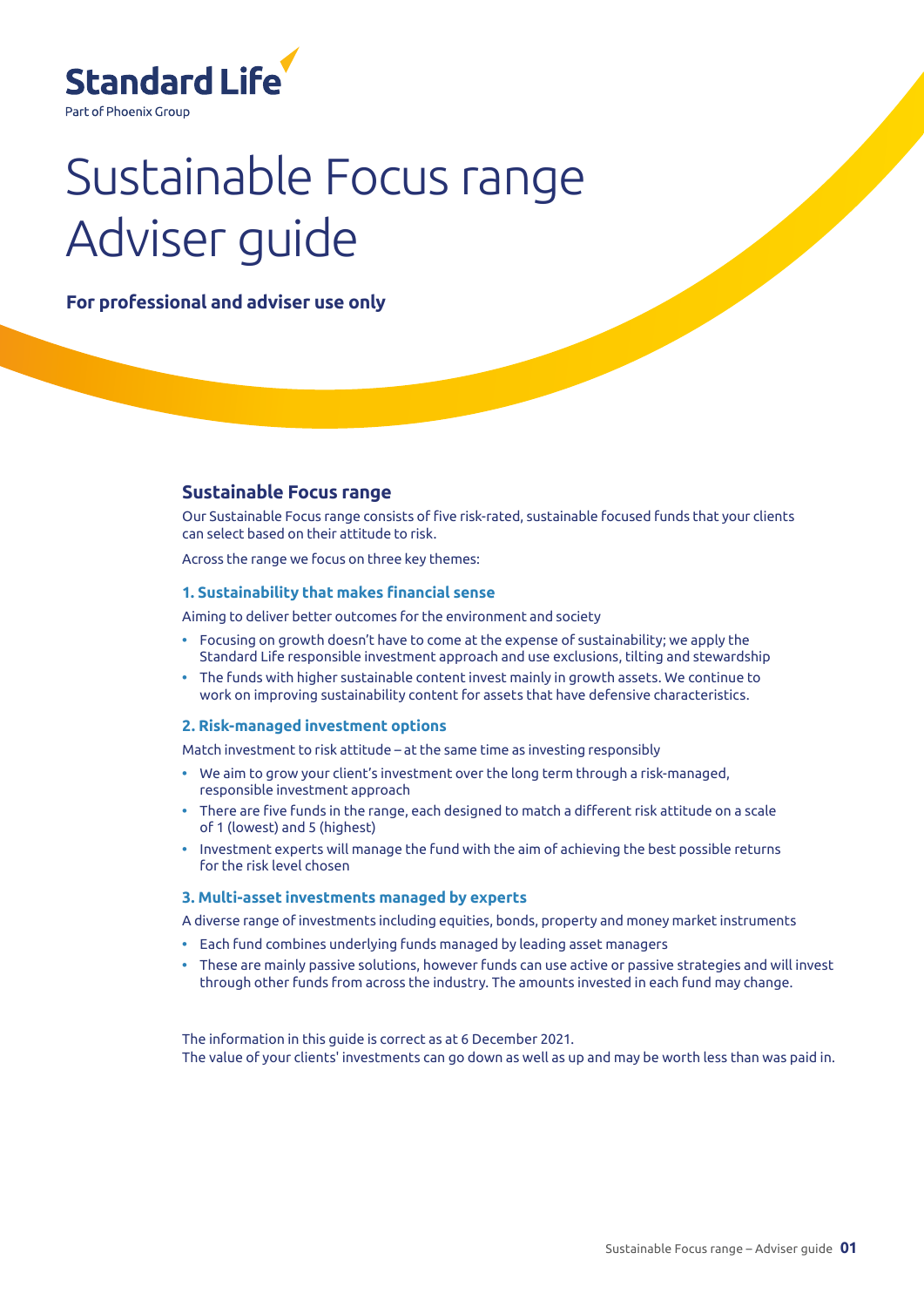# **Find out more about the five funds in the Sustainable Focus range**

**Fund name and factsheet link Fund description [Standard Life Sustainable](http://library.adviserzone.com/mjmn.pdf) [Focus 1 Pension Fund](http://library.adviserzone.com/mjmn.pdf) [\(MJMN\)](http://library.adviserzone.com/mjmn.pdf) Risk:** Lowest risk in the range **Assets:** Mainly bonds **Sustainable content: 15.67%\*** The Fund aims to deliver long-term growth through a risk-managed, responsible investment approach. It is part of the Sustainable Focus range, which offers five different combinations of investment risk and return. Simply choose the fund which most closely matches your attitude to risk and return and a team of experts will do the rest. This Fund is the lowest risk fund in the range. It will have the highest amount in lower risk investments such as money market instruments and certain types of bonds (loans to a government or a company), and a lower amount in higher risk investments such as equities (company shares) and property. It may also invest in alternatives and other unlisted assets. This may suit you if you have a conservative approach to investing and only want to take a limited amount of risk and expect to achieve only modest or relatively stable returns.

> The Fund will invest through other funds, selected from across the industry. The funds and the amounts invested in each may change from time to time to ensure we meet the long term aims of the Fund. The investments in these funds can be from around the world, including from emerging markets. These funds can use different investment strategies to achieve their aims and could be passively or actively managed. Some of these funds will use strategies that take into account the responsible investment issues that can impact fund performance.

Further details on these strategies, as well as our approach to responsible investment, can be found on the Standard Life website **www.standardlife.co.uk/investments/guides/sustainable-investing**

The value of investments within the Fund can fall as well as rise and is not guaranteed – you may get back less than you pay in.

The funds may use derivatives for the purpose of efficient portfolio management, reduction of risk or to meet its investment objectives if this is permitted and appropriate.

The sterling value of overseas assets held in the Fund may fall or rise as a result of exchange rate fluctuations.

Full details including fund descriptions and links to factsheets can be found below:

 Equities 16.5% Bonds 69.0% Property 4.1% Money market instruments  $(inc \, cash)$  10.4%

 $(inc, absolute return)$  0.0%

Specialist & other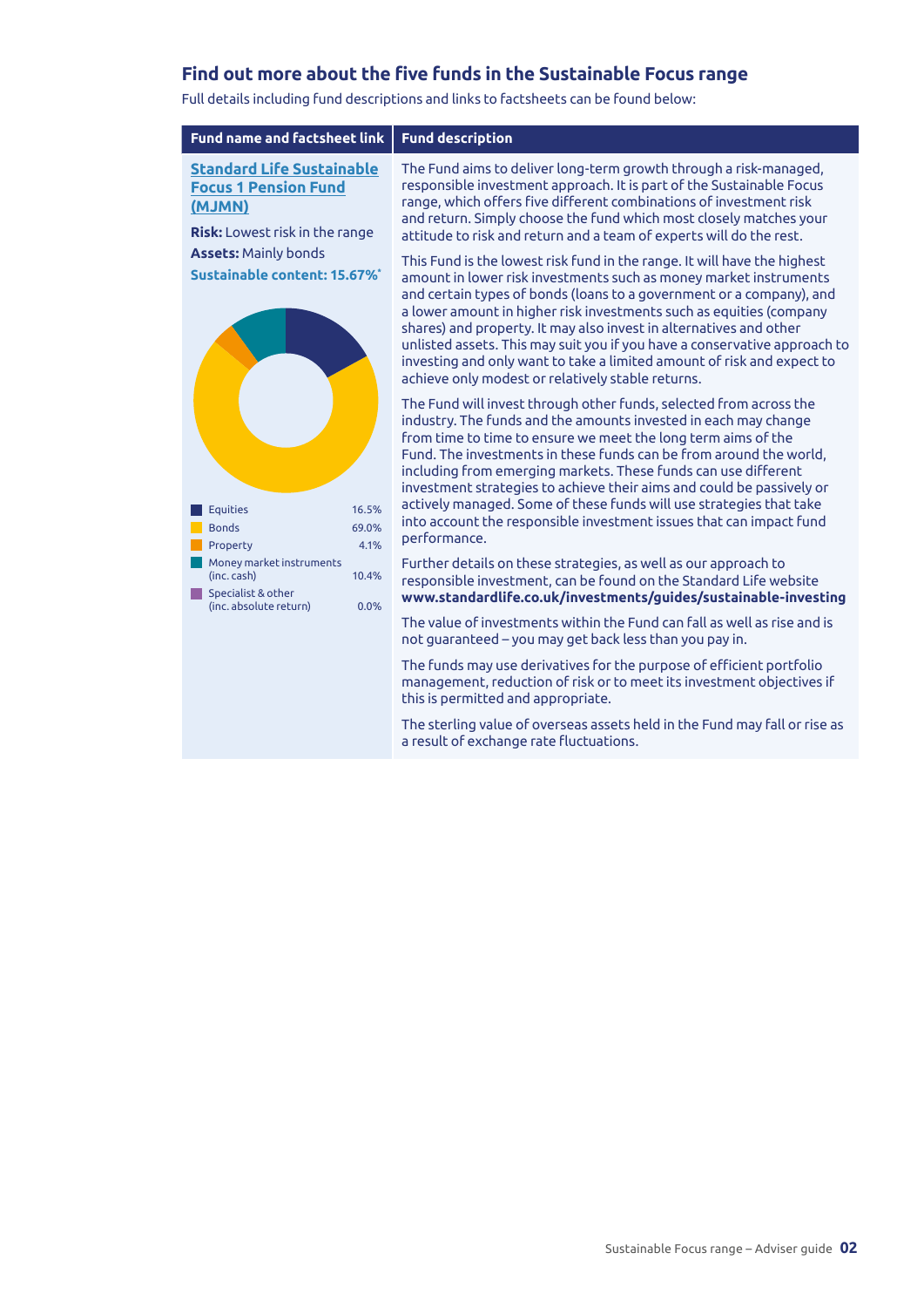**[Standard Life Sustainable](http://library.adviserzone.com/niae.pdf) [Focus 2 Pension Fund](http://library.adviserzone.com/niae.pdf) [\(NIAE\)](http://library.adviserzone.com/niae.pdf)**

**Risk:** Second lowest risk in the range

**Assets:** Bonds and equities **Sustainable content: 31.85%\***



The Fund aims to deliver long-term growth through a risk-managed, responsible investment approach. It is part of the Sustainable Focus range, which offers five different combinations of investment risk and return. Simply choose the fund which most closely matches your attitude to risk and return and a team of experts will do the rest.

This Fund is the second lowest risk fund in the range. It will have a high amount in lower risk investments such as money market instruments and certain types of bonds (loans to a government or a company), but can still invest in higher risk investments such as equities (company shares) and property. It may also invest in alternatives and other unlisted assets. This may suit you if you are relatively cautious with your investments but are willing to accept some risk to try and achieve a reasonable return.

The Fund will invest through other funds, selected from across the industry. The funds and the amounts invested in each may change from time to time to ensure we meet the long term aims of the Fund. The investments in these funds can be from around the world, including from emerging markets. These funds can use different investment strategies to achieve their aims and could be passively or actively managed. Some of these funds will use strategies that take into account the responsible investment issues that can impact fund performance.

Further details on these strategies, as well as our approach to responsible investment, can be found on the Standard Life website **www.standardlife.co.uk/investments/guides/sustainable-investing** 

The value of investments within the Fund can fall as well as rise and is not guaranteed – you may get back less than you pay in. The funds may use derivatives for the purpose of efficient portfolio management, reduction of risk or to meet its investment objectives if this is permitted and appropriate.

The sterling value of overseas assets held in the Fund may fall or rise as a result of exchange rate fluctuation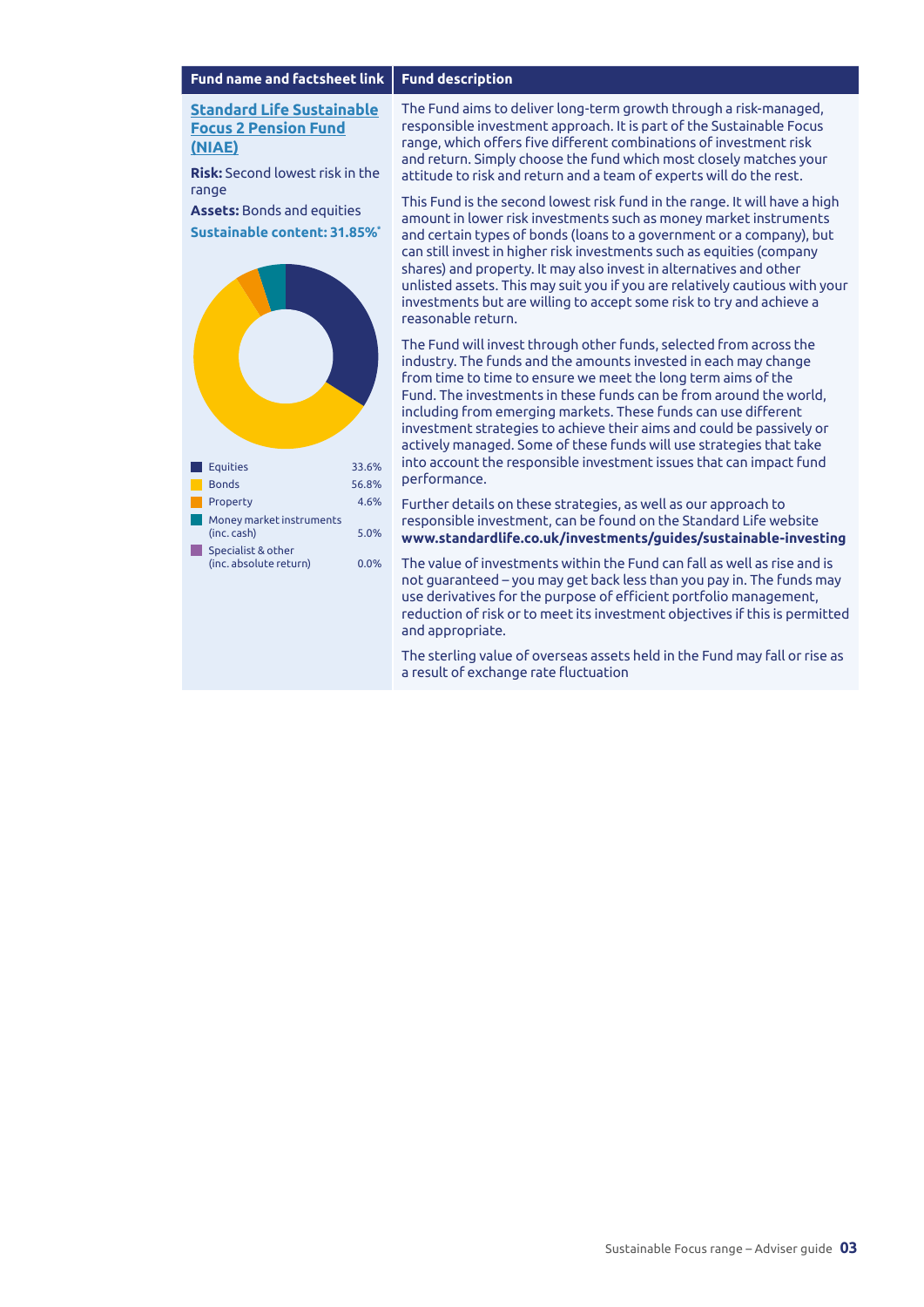**[Standard Life Sustainable](http://library.adviserzone.com/iabb.pdf) [Focus 3 Pension Fund](http://library.adviserzone.com/iabb.pdf) [\(IABB\)](http://library.adviserzone.com/iabb.pdf)**

**Risk:** Middle of the range **Assets:** Mainly equities **Sustainable content: 50.24%\***



The Fund aims to deliver long-term growth through a risk-managed, responsible investment approach. It is part of the Sustainable Focus range, which offers five different combinations of investment risk and return. Simply choose the fund which most closely matches your attitude to risk and return and a team of experts will do the rest.

This Fund aims to be in the middle of the risk range. It will invest in both lower risk investments such as money market instruments and certain types of bonds (loans to a government or a company), and higher risk investments such as equities (company shares) and property. It may also invest in alternatives and other unlisted assets. This fund may suit you if you have a balanced attitude to risk; not seeking risky investments but not avoiding them either, accepting fluctuations in the value of your investment to try and achieve better long term returns.

The Fund will invest through other funds, selected from across the industry. The funds and the amounts invested in each may change from time to time to ensure we meet the long term aims of the Fund. The investments in these funds can be from around the world, including from emerging markets. These funds can use different investment strategies to achieve their aims and could be passively or actively managed. These funds will mainly use strategies that take into account the responsible investment issues that can impact fund performance.

Further details on these strategies, as well as our approach to responsible investment, can be found on the Standard Life website **www.standardlife.co.uk/investments/guides/sustainable-investing** 

The value of investments within the Fund can fall as well as rise and is not guaranteed – you may get back less than you pay in. The funds may use derivatives for the purpose of efficient portfolio management, reduction of risk or to meet its investment objectives if this is permitted and appropriate.

The sterling value of overseas assets held in the Fund may fall or rise as a result of exchange rate fluctuations.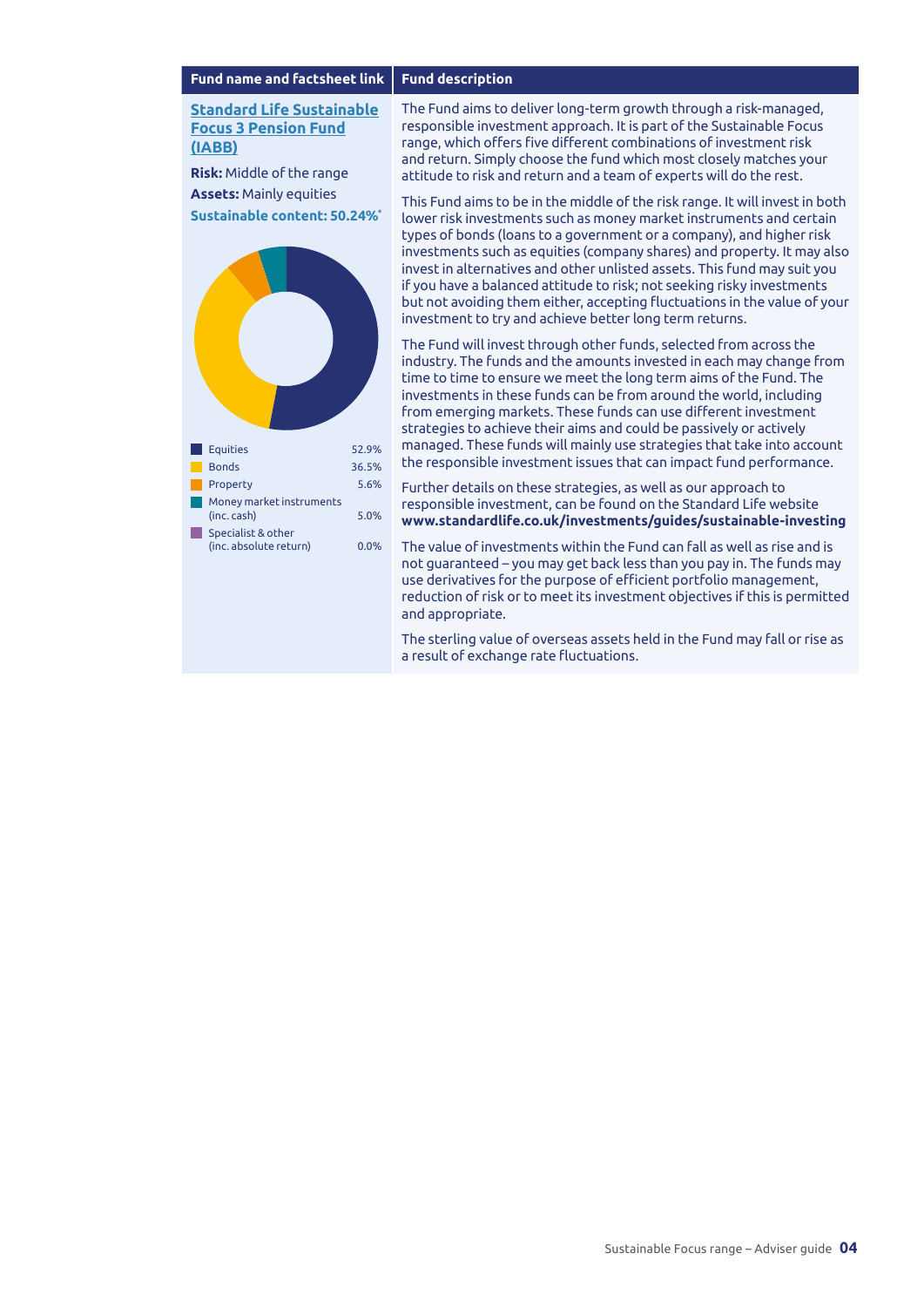**[Standard Life Sustainable](http://library.adviserzone.com/idec.pdf) [Focus 4 Pension Fund](http://library.adviserzone.com/idec.pdf) [\(IDEC\)](http://library.adviserzone.com/idec.pdf)**

**Risk:** Second highest risk in the range

**Assets:** Primarily equities **Sustainable content: 67.75%\***



The Fund aims to deliver long-term growth through a risk-managed, responsible investment approach. It is part of the Sustainable Focus range, which offers five different combinations of investment risk and return. Simply choose the fund which most closely matches your attitude to risk and return and a team of experts will do the rest.

This Fund is the second highest risk fund in the range. It will have a high amount in higher risk investments such as equities (company shares) and property, but can still invest in lower risk investments such as money market instruments and certain types of bonds (loans to a government or a company) . It may also invest in alternatives and other unlisted assets. This may suit you if you are relatively comfortable with investment risk and accept there may be fluctuations in the fund value while aiming for higher returns.

The Fund will invest through other funds, selected from across the industry. The funds and the amounts invested in each may change from time to time to ensure we meet the long term aims of the Fund. The investments in these funds can be from around the world, including from emerging markets. These funds can use different investment strategies to achieve their aims and could be passively or actively managed. These funds will mainly use strategies that take into account the responsible investment issues that can impact fund performance.

Further details on these strategies, as well as our approach to responsible investment, can be found on the Standard Life website **www.standardlife.co.uk/investments/guides/sustainable-investing**

The value of investments within the Fund can fall as well as rise and is not guaranteed – you may get back less than you pay in. The funds may use derivatives for the purpose of efficient portfolio management, reduction of risk or to meet its investment objectives if this is permitted and appropriate.

The sterling value of overseas assets held in the Fund may fall or rise as a result of exchange rate fluctuations.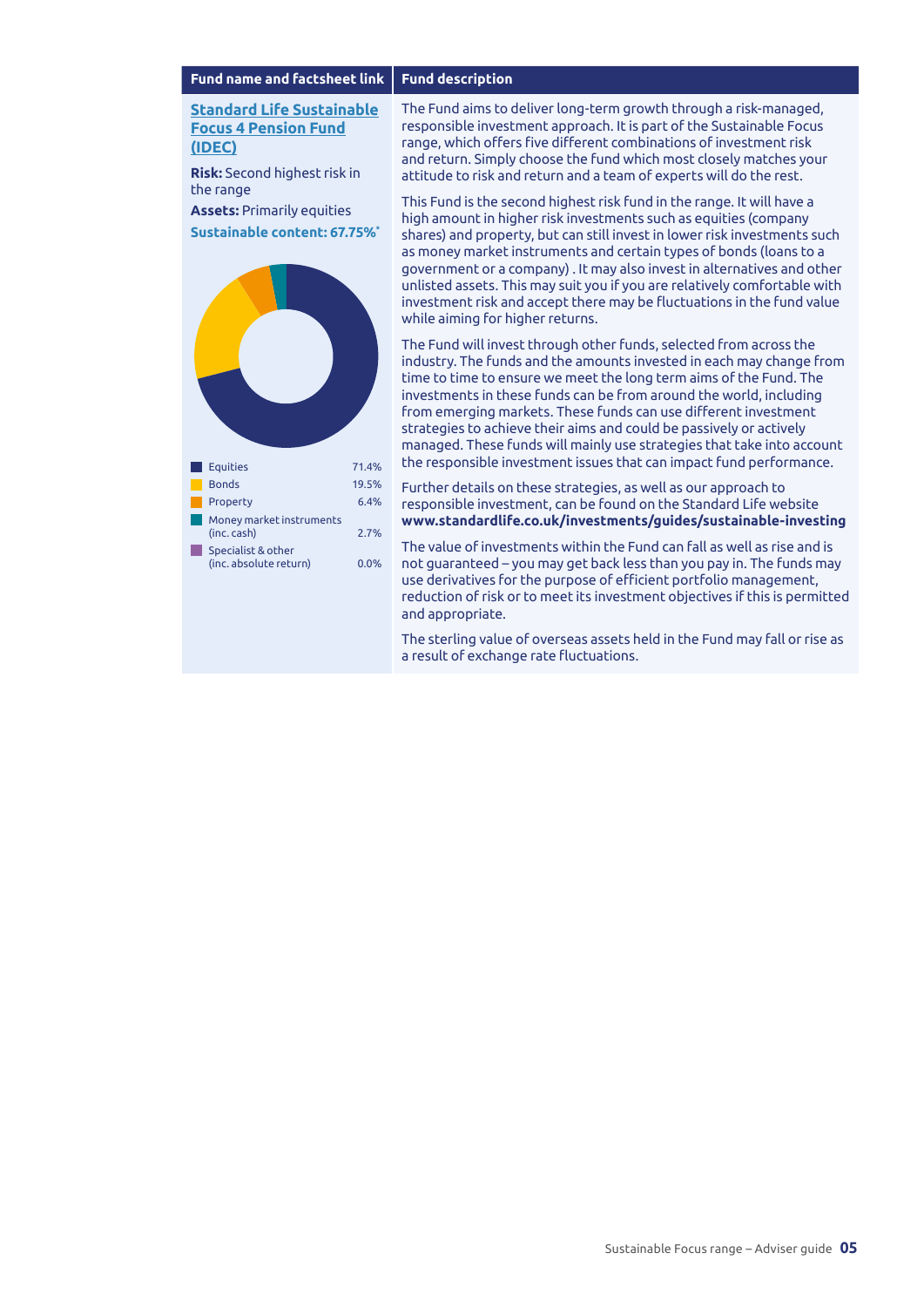#### **[Standard Life Sustainable](http://library.adviserzone.com/eblg.pdf) [Focus 5 Pension Fund](http://library.adviserzone.com/eblg.pdf) [\(EBLG\)](http://library.adviserzone.com/eblg.pdf)**

**Risk:** Highest risk in the range **Assets:** Significant equities **Sustainable content: 85.83%\***



The Fund aims to deliver long-term growth through a risk-managed, responsible investment approach. It is part of the Sustainable Focus range, which offers five different combinations of investment risk and return. Simply choose the fund which most closely matches your attitude to risk and return and a team of experts will do the rest.

This Fund is the highest risk fund in the range. It will have a high amount in higher risk investments such as equities (company shares) and property, and a lower amount in lower risk investments such as money market instruments and certain types of bonds (loans to a government or a company). It may also invest in alternatives and other unlisted assets. This may suit you if you are very comfortable with investment risk and accept the full extent of stock market fluctuations to aim for high long-term investment returns.

The Fund will invest through other funds, selected from across the industry. The funds and the amounts invested in each may change from time to time to ensure we meet the long term aims of the Fund. The investments in these funds can be from around the world, including from emerging markets. These funds can use different investment strategies to achieve their aims and could be passively or actively managed. These funds will mainly use strategies that take into account the responsible investment issues that can impact fund performance.

Further details on these strategies, as well as our approach to responsible investment, can be found on the Standard Life website **www.standardlife.co.uk/investments/guides/sustainable-investing**

The value of investments within the Fund can fall as well as rise and is not guaranteed – you may get back less than you pay in. The funds may use derivatives for the purpose of efficient portfolio management, reduction of risk or to meet its investment objectives if this is permitted and appropriate.

The sterling value of overseas assets held in the Fund may fall or rise as a result of exchange rate fluctuations.